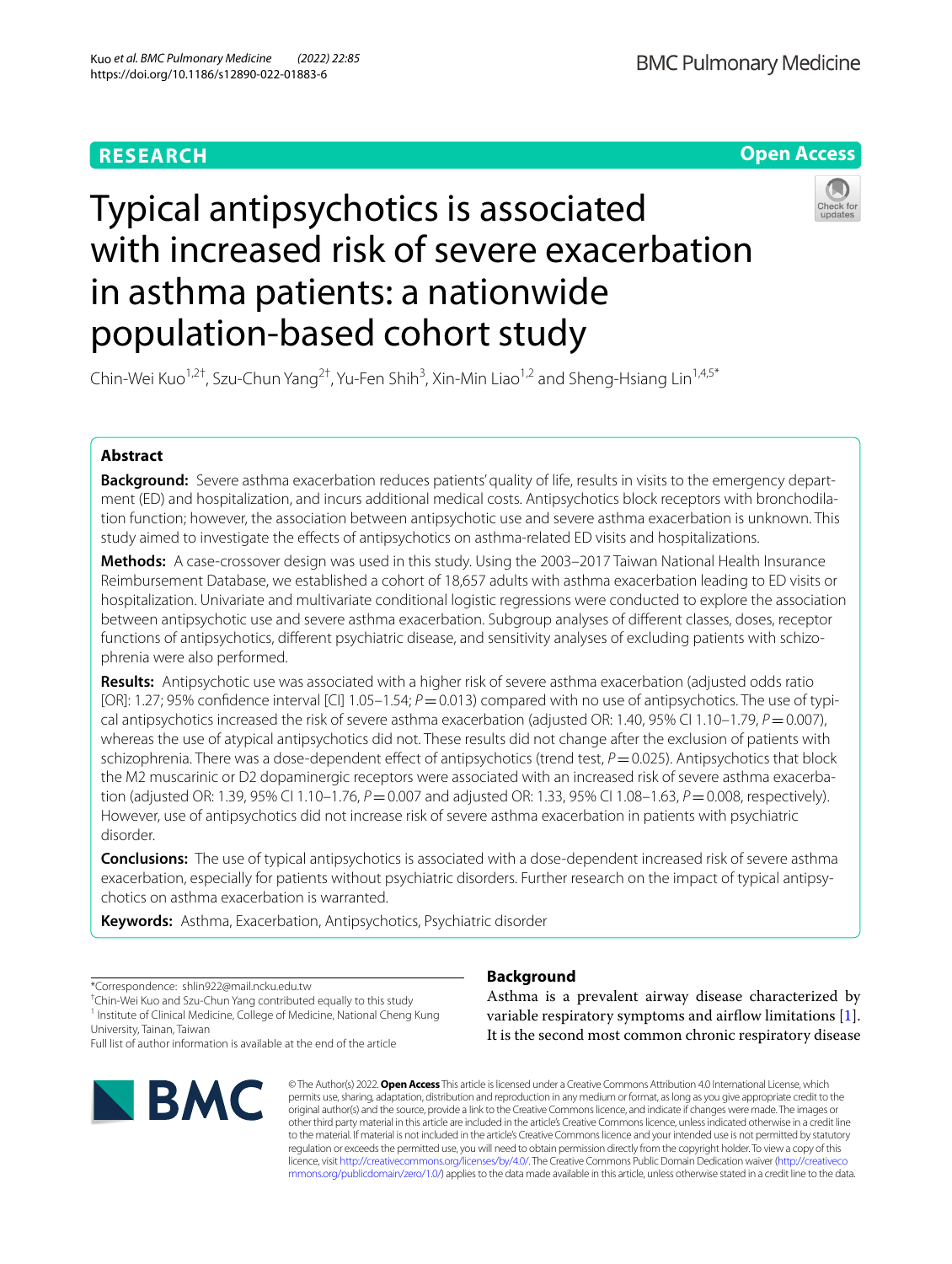globally, accounting for 0.88% of the all-cause mortality in 2017 [[2\]](#page-8-1). Exacerbation of asthma is defned as an episodic and progressive increase in asthma-associated respiratory symptoms, which impair patients' health-related quality of life [[3\]](#page-8-2). Severe exacerbation of asthma leading to emergency department (ED) visits or hospitalization causes human productivity loss and incurs additional medical costs [\[4](#page-8-3)]. Moreover, it increases the risk of future exacerbations [\[5](#page-8-4)].

Prevalence of antipsychotics use was in 3.5% of Tai-wan [\[6\]](#page-8-5). In addition to treating schizophrenic disorders, antipsychotics are administered for a variety of psychiatric disorders, such as mood disorders, agitation, delirium, and insomnia  $[7, 8]$  $[7, 8]$  $[7, 8]$  $[7, 8]$ . Off-label prescriptions of antipsychotics account for 40–75% of all adult prescriptions [\[9](#page-8-8)]. Antipsychotics can be classifed into typical and atypical based on their affinity to the D2 dopaminergic receptor and the serotonin 5-HT2A receptor, and the side efects are diferent between the two groups of drugs owing to their affinity to different receptors  $[10]$  $[10]$ . In addition to dopaminergic and serotonin receptors, antipsychotics are multipotent drugs that block several neurotransmitter receptors [\[10](#page-8-9)], including the M2 muscarinic and  $β_2$  adrenergic receptors  $[11]$  $[11]$ . The blocking of bronchodilation receptors, such as  $β_2$  adrenergic receptors, may be associated with acute asthma exacerbation [\[12](#page-8-11)]. Crane et al. found a higher risk of asthma-related death and hospital readmission for antipsychotic users [[13](#page-8-12)]. However, this case–control study only analyzed a small number of participants receiving psychotropic drugs, and the enrolled population was limited to individuals aged 5–45 years in New Zealand during 1981–1987. Most atypical antipsychotic drugs that were used clinically received approval from the Food and Drug Administration after the 1990s  $[14]$  $[14]$ . The risk of severe asthma exacerbation with the administration of atypical antipsychotics remains unclear. We hypothesized that the use of antipsychotics is associated with an increase in severe asthma exacerbation, leading to ED visits or hospitalization. Using nationwide claims data, we conducted a case-crossover study to validate our hypothesis. We also tested the dose-dependent efect and performed subgroup analyses of diferent classes and receptor functions of antipsychotics.

#### **Methods**

#### **Study setting and design**

This study used the 2003–2017 Taiwan National Health Insurance Reimbursement Database (NHIRD), which was derived from the Taiwan Health and Welfare Data Science Center. The database includes administrative data of 23 million individuals and covers 98% of the residents in Taiwan  $[15]$ . This study used a case-crossover design. We compared the use of antipsychotics and other clinical factors during the period immediately before severe asthma exacerbation with that during an earlier control period. The Institutional Review Board of the National Cheng Kung University Hospital approved this study before commencement (B-EX-109-026). Informed consent was waived due to the use of de-identifed information.

## **Defnition of patients with asthma and severe asthma exacerbation**

All patients newly diagnosed with asthma between January 1, 2003, and December 31, 2016, were identifed (Fig. [1a](#page-2-0)). We defned patients with asthma as those who had more than one inpatient or two outpatient visits within 1 year using the *International Classifcation of Diseases, Ninth Revision* (ICD-9) diagnosis codes 493.xx or ICD-10-CM (Clinical Manifestation) codes J45.x [\[15](#page-8-14)]. The accuracy of diagnoses recorded in the NHIRD for asthma has been validated  $[16]$  $[16]$ . The first visit was defined as the day of the asthma diagnosis. We excluded patients with a diagnosis of asthma between January 1, 2000, and December 31, 2002, to ensure that all the cases were newly diagnosed. Patients with ICD-9 or ICD-10 codes for chronic obstructive pulmonary disease, chronic bronchiolitis, emphysema, and bronchiectasis, those younger than 18 years, and those who lacked gender information were also excluded. Every patient had at least one asthma-related ED visit or hospitalization during the study period.

Severe asthma exacerbation was defned as an acute exacerbation of asthma resulting in ED visits or hospitalization in combination with the use of short-acting bronchodilators and systemic steroids. To avoid being confounded by previous severe exacerbations, we selected the frst episode for analysis. ED visits and hospitalization within 180 days of the day of asthma diagnosis were excluded to avoid confounding from inadequate disease-control-related acute exacerbation at asthma diagnosis.

#### **Case and control periods**

Based on previous studies and the elimination half-lives of antipsychotics (Additional fle [1:](#page-8-16) Table S1) [[17](#page-8-17), [18](#page-9-0)], we defned the case and control periods as 1–14 days and 75–88 days, respectively, before severe asthma exacerba-tion (Fig. [1](#page-2-0)b). These definitions ensured the washout of drug efects. Patients' comorbidities during the 180 days before the case period were compared with those during the 180 days before the control period to derive the odds ratios (ORs). The use of other medications during the case period was compared to that during the control period. The ICD codes for comorbidities and medications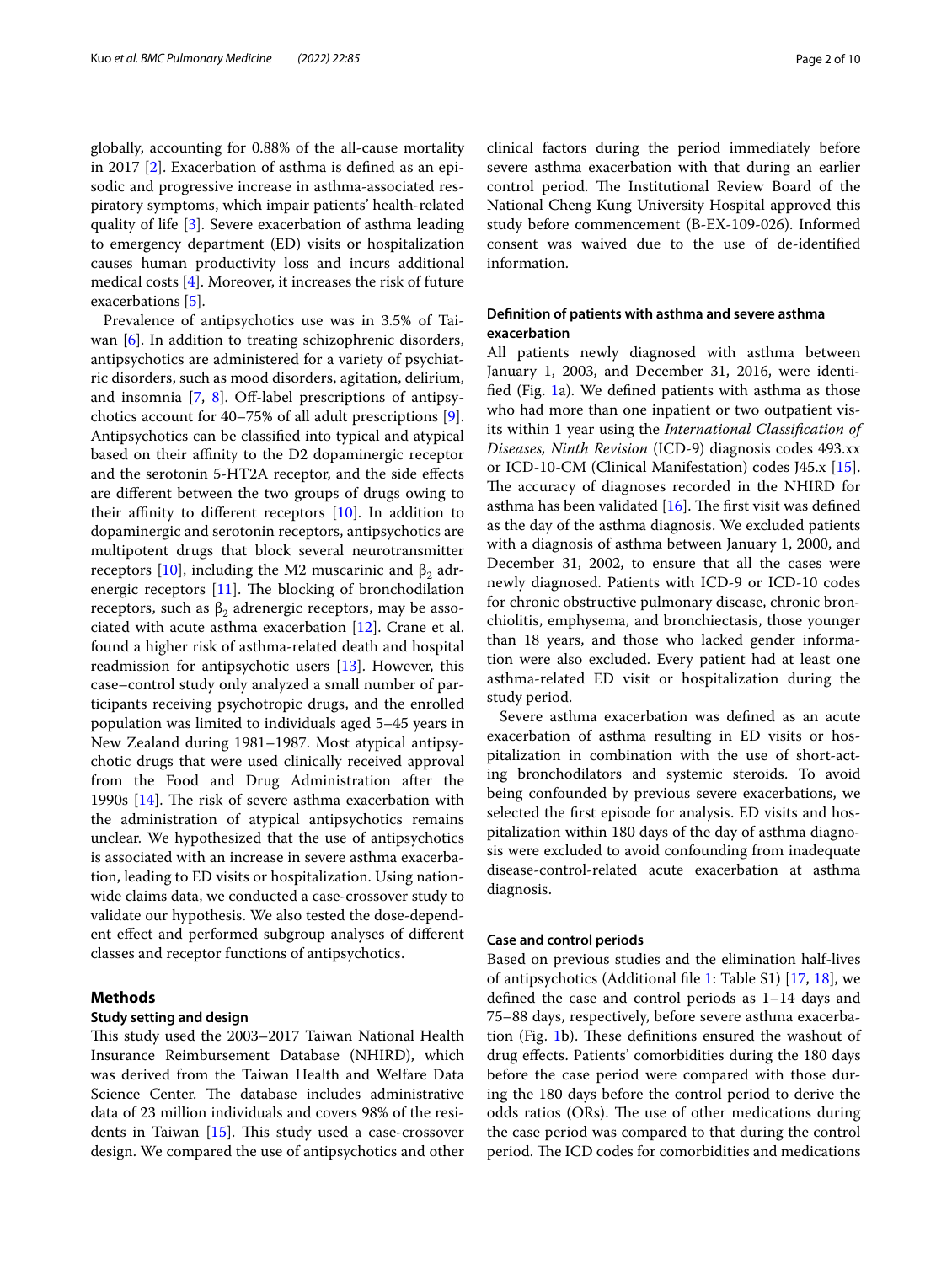

<span id="page-2-0"></span>are listed in Additional fle [1:](#page-8-16) Table S2 and Additional file [1](#page-8-16): Table S3.

#### **Statistical analysis**

To accommodate the case-crossover design, we used conditional logistic regression analyses to deal with the matched pair data. We frst conducted a univariable analysis to derive the crude OR of each covariate in the case period versus the control period. Covariates with signifcant crude ORs  $(P<0.05)$  in the univariate analysis were used in the multivariate analysis to obtain adjusted ORs. Because of psychiatric disorder afect the management of asthma [\[19](#page-9-1)], covariates such like depression, bipolar and schizophrenia were also added in the multivariate analysis. To test the robustness of the results, we performed several sensitivity analyses. First, we categorized patients with asthma using typical antipsychotics, atypical antipsychotics, or both. To compare antipsychotics with other psychiatric drugs, we also classifed patients using serotonin–norepinephrine reuptake inhibitor (SNRI), selective serotonin reuptake inhibitors (SSRI) or tricyclic antidepressants (TCA). Second, we examined the dosedependent efect of antipsychotics by dividing the study cohort into low-dose and medium- to high-dose groups. Both groups were defned based on the defned daily dose (DDD) [[20](#page-9-2)]. A low dose denoted a dose of less than or equal to 0.25 DDD and a medium to high dose denoted a dose of more than 0.25 DDD [\[17](#page-8-17)]. Cochran-Armitage trend test was used to confrm whether antipsychotics have a dose-dependent effect on severe asthma exacerbation. Third, schizophrenia was the main indication for antipsychotics. We performed the analysis after excluding enrolled patients with schizophrenia to avoid confounding efects of schizophrenia. Fourth, we classifed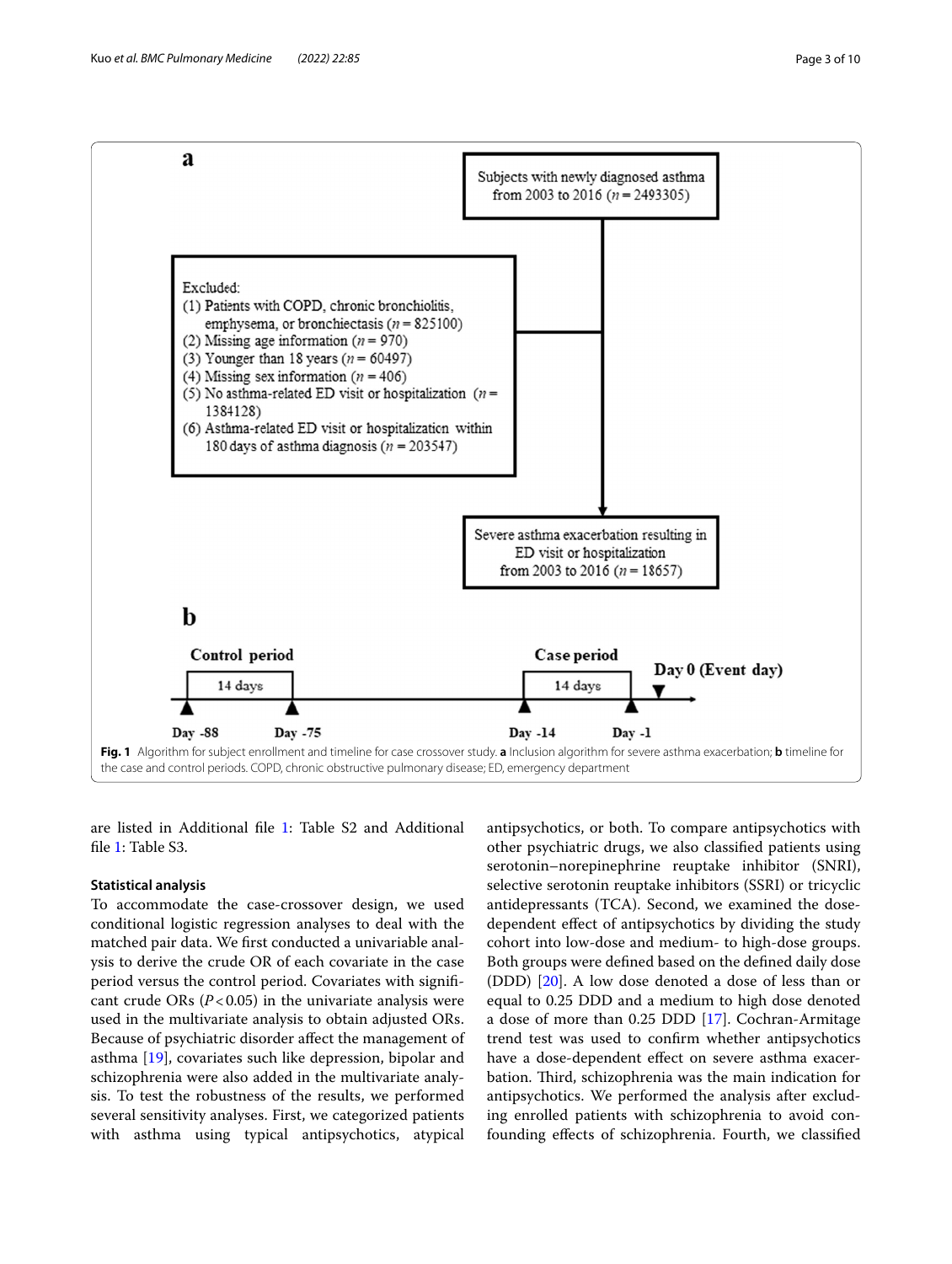each antipsychotic by its antagonistic property on different receptors with the bronchial relaxation function, including the β2 adrenergic, M2 muscarinic, D1 dopaminergic, and D2 dopaminergic receptors  $[21-24]$  $[21-24]$  $[21-24]$ . We defined Ki value < 100 as higher affinity and Ki value > 100 as lower affinity (Additional file [1:](#page-8-16) Table S4)  $[11]$  $[11]$  $[11]$ . Fifth, to avoid confounds due to severe mental illness associated with poor asthma control, we performed a sensitivity analysis excluding patients with at least one depression, bipolar disorder, or schizophrenia-related admissions or emergency department visits within 180 days before the case and control periods. Lastly, we performed subgroup analyses to investigate the efect of antipsychotics on severe asthma exacerbation for patients with schizophrenia, depression and bipolar disorder. All analyses were performed using SAS software (Version 9.4; SAS Institute, Cary NC, USA), and *P-values* were based on twotailed tests.

#### **Results**

A total of 18,657 patients from 2003 to 2016 with severe asthma exacerbation resulting in ED visits or hospitalization in combination with the use of short-acting bronchodilators and systemic steroids were included in the analysis. Demographic characteristics, comorbidities, and drug exposure during the case and control periods are shown in Table [1](#page-4-0). Most of the patients were women. The mean age was 47.7 years on the event day. Enrolled patients were more likely to have more diagnoses of comorbidities, schizophrenia, pneumonia, and acute upper airway infection during the study period. Moreover, enrolled patients were more likely to use antiplatelet drugs, β-blockers, non-steroidal anti-infammatory drugs (NSAIDs), antidepressants, antipsychotics, anticholinergic agents, antihistamines, inhaled bronchodilators, and oral bronchodilators in the case period than in the control period (Table [1\)](#page-4-0).

Table [2](#page-5-0) shows the results of the conditional logistic regression for the risk of severe asthma exacerbation associated with the use of antipsychotics. There were 713 (3.8%) patients who used antipsychotics during the case period and 601 (3.2%) patients during the control period. The adjusted OR was  $1.27$  (95% confidence interval [CI],  $1.05-1.54$ ;  $P=0.013$ ). The adjusted ORs of all covariates in the multivariable conditional logistic regression analysis are shown in Additional fle [1:](#page-8-16) Table S5. Schizophrenia increased the risk of severe asthma exacerbation (adjusted OR, 5.46; 95% CI 1.48–20.18,  $P = 0.011$ ). For patients with schizophrenia, depression or bipolar disorder, use of antipsychotics did not increase the risk of asthma severe exacerbation (Additional file [1:](#page-8-16) Table S6, Additional file [1](#page-8-16): Table S7 and Additional fle [1:](#page-8-16) Table S8). After excluding patients with schizophrenia, any use of antipsychotics increased the risk of severe asthma exacerbation (adjusted OR, 1.29; 95% CI 1.07–1.57, *P*=0.009) (Table [3](#page-6-0)). Similarly, any use of antipsychotics increased the risk of severe asthma exacerbation after excluding patients with psychiatric disorder-related ER visits or hospitalizations (adjusted OR: 1.29, 95% CI 1.06–1.56, *P*=0.009) (Additional fle [1](#page-8-16): Table S9). On the other hand, use of antidepressant did not increase the risk of severe asthma exacerbation (Additional fle [1](#page-8-16): Table S10).

The risk of severe asthma exacerbation by different classes of antipsychotics and doses is shown in the lower part of Table [2](#page-5-0). The use of typical antipsychotics was associated with an increased risk of severe asthma exacerbation (adjusted OR, 1.40; 95% CI 1.10–1.79,  $P=0.007$ ). In contrast, the use of atypical antipsychotics did not increase the risk (adjusted OR: 1.10, 95% CI 0.84–1.44,  $P = 0.481$ ). Use of both typical and atypical antipsychotics had a higher risk of asthma exacerbation than the use of one of them (adjusted OR: 2.47, 95% CI 1.09–5.62, *P*=0.031). A dose-dependent efect was also observed with the use of any class of antipsychotics. The effect was obvious for the use of typical antipsychotics; however, not statistically signifcant for atypical antipsychotics (in the test for trend, any class of antipsychotics:  $P=0.025$ , typical antipsychotics:  $P = 0.006$ ; atypical antipsychotics:  $P = 0.652$ ). After excluding patients with schizophrenia, the results of the analysis were similar to the results of the analysis for all enrolled patients. The use of typical antipsychotics was still associated with an increased risk of severe asthma exacerbation with a dose-dependent efect; however, the use of atypical antipsychotics was not (for typical antipsychotics: adjusted OR: 1.37, 95% CI 1.07–1.76, *P*=0.012; for atypical antipsychotics: adjusted OR: 1.17, 95% CI 0.88–1.56, *P*=0.293) (Table [3](#page-6-0)). Additionally, after excluding patients with psychiatric disorders related to ER visits or hospitalizations, the use of typical antipsychotics increased the risk of severe asthma exacerbation in a dose-dependent manner (adjusted OR: 1.39, 95% CI 1.08–1.78, *P*=0.010) (Additional file [1:](#page-8-16) Table S7). For different classes of antidepressants, use of SSRI/SNRI or TCA did not increase the risk of severe asthma exacerbation (Additional fle [1](#page-8-16): Table S10).

Table [4](#page-6-1) shows the risk of severe asthma exacerbation stratifed by the diferent receptor functions of antipsychotics. Agents that block the M2 muscarinic receptor and the D2 dopaminergic receptor are associated with an increased risk of severe asthma exacerbation (adjusted OR: 1.39, 95% CI 1.10–1.76, *P*=0.007 and adjusted OR: 1.33, 95% CI 1.08–1.63, *P*=0.008, respectively).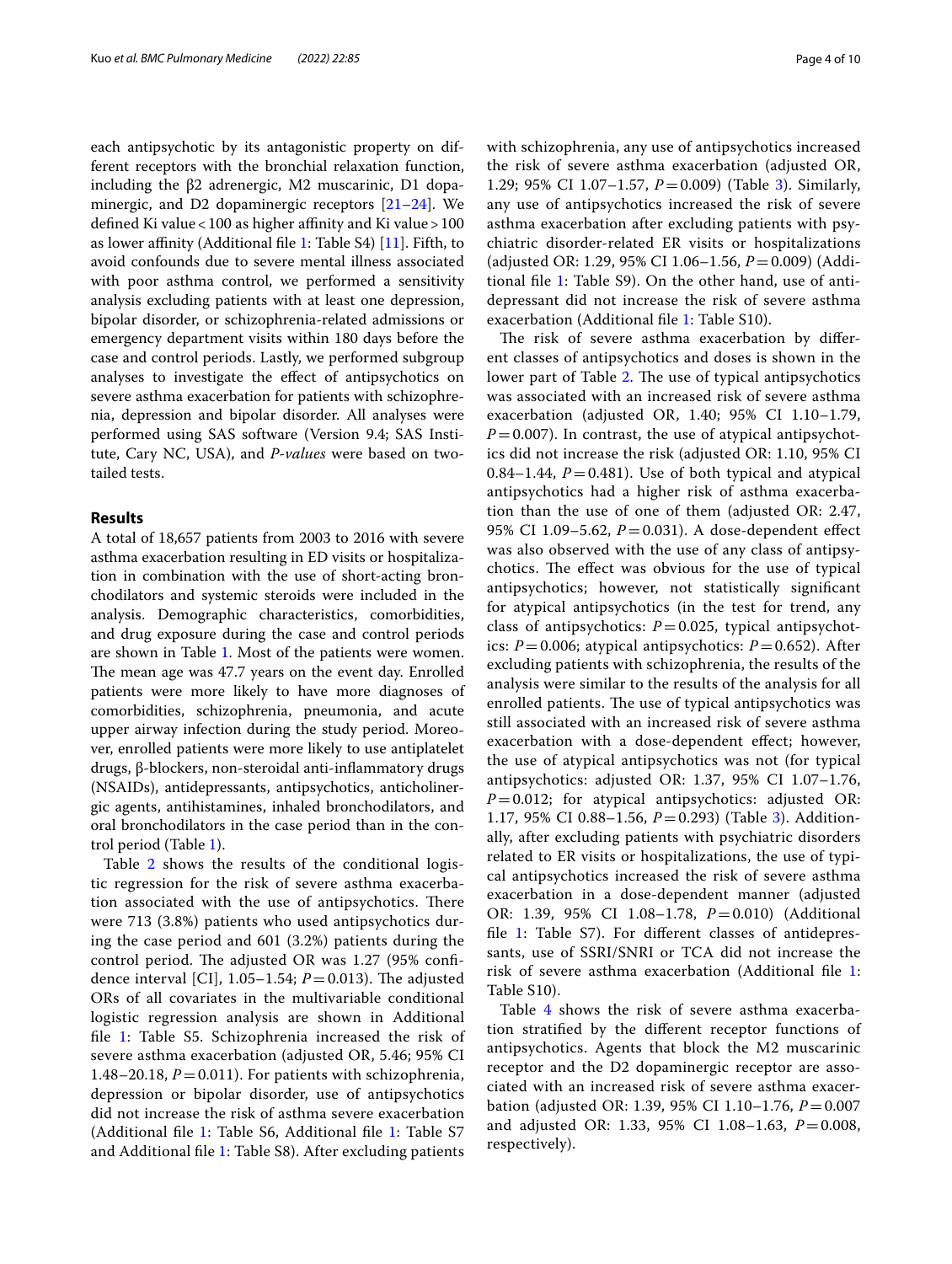## <span id="page-4-0"></span>**Table 1** Characteristics of patients in the case and control periods

| Case period<br>Control period<br>Crude OR<br>P value<br>$(n=18,657)$<br>$(n=18,657)$<br>(95% CI)<br>5577 (29.9)<br>5577 (29.9)<br>Age, mean (SD)<br>47.7 (17.9)<br>47.5 (17.7)<br>Heart failure<br>395(2.1)<br>349 (1.9)<br>2.18 (1.49-3.18)<br>< 0.001<br>Ischemic heart disease<br>931 (5.0)<br>< 0.001<br>873 (4.7)<br>$1.62(1.25 - 2.10)$<br>Stroke<br>530 (2.8)<br>498 (2.7)<br>0.007<br>$1.62(1.14 - 2.28)$<br><b>GERD</b><br>671(3.6)<br>< 0.001<br>762 (4.1)<br>$1.65(1.34 - 2.04)$<br>Obesity<br>77(0.4)<br>49 (0.3)<br>< 0.001<br>4.11 (1.98-8.52)<br>Rhinosinusitis<br>3393 (18.2)<br>3125 (16.8)<br>< 0.001<br>$1.44(1.30 - 1.60)$<br>0.198<br>Obstructive sleep apnea<br>51(0.3)<br>44(0.2)<br>$1.64(0.77 - 3.46)$<br>Psychiatric disorder<br>166 (0.9)<br>0.415<br>Anxiety<br>159 (0.9)<br>$1.21(0.76 - 1.92)$<br>Bipolar disorder<br>154(0.8)<br>146 (0.8)<br>0.174<br>$1.62(0.81 - 3.23)$<br>Depression<br>747 (4.0)<br>741 (4.0)<br>$1.08(0.79 - 1.47)$<br>0.633<br>Schizophrenia<br>148 (0.8)<br>0.011<br>136(0.7)<br>5.00 (1.45-17.27)<br>Respiratory infection<br>Pneumonia<br>726 (3.9)<br>533 (2.9)<br>2.44 (2.00-2.98)<br>< 0.001<br>Acute upper airway infection<br>8308 (44.5)<br>< 0.001<br>7140 (38.3)<br>$2.00(1.86 - 2.14)$<br>Cardiovascular drugs<br>Antiplatelet<br>< 0.001<br>1184(6.4)<br>1019(5.5)<br>$1.52(1.32 - 1.75)$<br>Cardioselective <sub>ß</sub> -blockers<br>0.015<br>716(3.8)<br>660 (3.5)<br>$1.24(1.04 - 1.47)$<br>Non-selective β-blockers<br>676 (3.6)<br>553 (3.0)<br>1.52 (1.29-1.78)<br>< 0.001<br><b>Statins</b><br>909 (4.9)<br>883 (4.7)<br>$1.08(0.93 - 1.25)$<br>0.324<br>Anti-inflammation<br>Colchicine<br>138(0.7)<br>147(0.8)<br>0.492<br>$0.90(0.67 - 1.22)$<br><b>NSAIDs</b><br>5175 (27.7)<br>3098 (16.6)<br>< 0.001<br>$2.32(2.19 - 2.47)$<br>Metformin<br>0.133<br>753 (4.0)<br>721 (3.9)<br>$1.15(0.96 - 1.39)$<br>Psychoactive drugs<br>Antidepressants<br>957(5.1)<br>< 0.001<br>857 (4.6)<br>$1.39(1.19 - 1.64)$<br>Lithium<br>16(0.1)<br>13(0.1)<br>0.327<br>$2.00(0.50 - 8.00)$<br>Antipsychotics<br>713(3.8)<br>601(3.2)<br>$1.48(1.25 - 1.74)$<br>< 0.001<br>Anticholinergic agents<br>Bladder<br>116(0.6)<br>93 (0.5)<br>0.044<br>1.43 (1.01-2.04)<br>Gastrointestinal tract<br>< 0.001<br>1442 (7.7)<br>888 (4.8)<br>$1.86(1.69 - 2.05)$<br>Parkinsonism<br>107(0.6)<br>100(0.5)<br>0.358<br>$1.28(0.76 - 2.16)$<br>Antihistamine<br>3234 (17.3)<br>1817 (9.7)<br>< 0.001<br>First generation<br>$2.26(2.11 - 2.43)$<br>Second/third generation<br>< 0.001<br>4372 (23.4)<br>2615 (14.0)<br>$2.27(2.13 - 2.42)$<br>Inhaled bronchodilators<br>SABA<br>< 0.001<br>2615 (14.0)<br>1087 (5.8)<br>3.25 (2.98-3.54)<br>SAMA<br>305(1.6)<br>60(0.3)<br>6.56 (4.78-9.01)<br>< 0.001<br>SABA + SAMA<br>79 (0.4)<br>2.50 (1.80-3.47)<br>154(0.8)<br>< 0.001<br>LABA<br>3(0.02)<br>0(0.0)<br>$\overline{a}$<br>LAMA<br>37(0.2)<br>30(0.2)<br>$1.44(0.76 - 2.72)$<br>0.265<br>$LABA + ICS$<br>1575 (8.4)<br>$1.55(1.41 - 1.72)$<br>< 0.001<br>1217 (6.5)<br>$LABA + LAMA + ICS$<br>0(0.0)<br>0(0.0)<br>ICS<br>< 0.001<br>381 (2.0)<br>283(1.5)<br>$1.50(1.25 - 1.80)$<br>Oral bronchodilators<br>Xanthium<br>3844 (20.6)<br>1771 (9.5)<br>$3.40(3.15 - 3.66)$<br>< 0.001<br>550 (3.0)<br>404(2.2)<br>1.78 (1.49-2.12)<br>< 0.001<br>Leukotriene receptor antagonists | <b>Characteristics</b> | Number (%) | <b>Conditional logistic regression</b> |  |  |
|----------------------------------------------------------------------------------------------------------------------------------------------------------------------------------------------------------------------------------------------------------------------------------------------------------------------------------------------------------------------------------------------------------------------------------------------------------------------------------------------------------------------------------------------------------------------------------------------------------------------------------------------------------------------------------------------------------------------------------------------------------------------------------------------------------------------------------------------------------------------------------------------------------------------------------------------------------------------------------------------------------------------------------------------------------------------------------------------------------------------------------------------------------------------------------------------------------------------------------------------------------------------------------------------------------------------------------------------------------------------------------------------------------------------------------------------------------------------------------------------------------------------------------------------------------------------------------------------------------------------------------------------------------------------------------------------------------------------------------------------------------------------------------------------------------------------------------------------------------------------------------------------------------------------------------------------------------------------------------------------------------------------------------------------------------------------------------------------------------------------------------------------------------------------------------------------------------------------------------------------------------------------------------------------------------------------------------------------------------------------------------------------------------------------------------------------------------------------------------------------------------------------------------------------------------------------------------------------------------------------------------------------------------------------------------------------------------------------------------------------------------------------------------------------------------------------------------------------------------------------------------------------------------------------------------------------------------------------------------------------------------------------------------------------------------------------------------------------------------------------------------------------------------------------------------------------------------------------------------------------------------------------------------------------------------------------------------------|------------------------|------------|----------------------------------------|--|--|
|                                                                                                                                                                                                                                                                                                                                                                                                                                                                                                                                                                                                                                                                                                                                                                                                                                                                                                                                                                                                                                                                                                                                                                                                                                                                                                                                                                                                                                                                                                                                                                                                                                                                                                                                                                                                                                                                                                                                                                                                                                                                                                                                                                                                                                                                                                                                                                                                                                                                                                                                                                                                                                                                                                                                                                                                                                                                                                                                                                                                                                                                                                                                                                                                                                                                                                                                        |                        |            |                                        |  |  |
|                                                                                                                                                                                                                                                                                                                                                                                                                                                                                                                                                                                                                                                                                                                                                                                                                                                                                                                                                                                                                                                                                                                                                                                                                                                                                                                                                                                                                                                                                                                                                                                                                                                                                                                                                                                                                                                                                                                                                                                                                                                                                                                                                                                                                                                                                                                                                                                                                                                                                                                                                                                                                                                                                                                                                                                                                                                                                                                                                                                                                                                                                                                                                                                                                                                                                                                                        | Male                   |            |                                        |  |  |
|                                                                                                                                                                                                                                                                                                                                                                                                                                                                                                                                                                                                                                                                                                                                                                                                                                                                                                                                                                                                                                                                                                                                                                                                                                                                                                                                                                                                                                                                                                                                                                                                                                                                                                                                                                                                                                                                                                                                                                                                                                                                                                                                                                                                                                                                                                                                                                                                                                                                                                                                                                                                                                                                                                                                                                                                                                                                                                                                                                                                                                                                                                                                                                                                                                                                                                                                        |                        |            |                                        |  |  |
|                                                                                                                                                                                                                                                                                                                                                                                                                                                                                                                                                                                                                                                                                                                                                                                                                                                                                                                                                                                                                                                                                                                                                                                                                                                                                                                                                                                                                                                                                                                                                                                                                                                                                                                                                                                                                                                                                                                                                                                                                                                                                                                                                                                                                                                                                                                                                                                                                                                                                                                                                                                                                                                                                                                                                                                                                                                                                                                                                                                                                                                                                                                                                                                                                                                                                                                                        | Comorbidities          |            |                                        |  |  |
|                                                                                                                                                                                                                                                                                                                                                                                                                                                                                                                                                                                                                                                                                                                                                                                                                                                                                                                                                                                                                                                                                                                                                                                                                                                                                                                                                                                                                                                                                                                                                                                                                                                                                                                                                                                                                                                                                                                                                                                                                                                                                                                                                                                                                                                                                                                                                                                                                                                                                                                                                                                                                                                                                                                                                                                                                                                                                                                                                                                                                                                                                                                                                                                                                                                                                                                                        |                        |            |                                        |  |  |
|                                                                                                                                                                                                                                                                                                                                                                                                                                                                                                                                                                                                                                                                                                                                                                                                                                                                                                                                                                                                                                                                                                                                                                                                                                                                                                                                                                                                                                                                                                                                                                                                                                                                                                                                                                                                                                                                                                                                                                                                                                                                                                                                                                                                                                                                                                                                                                                                                                                                                                                                                                                                                                                                                                                                                                                                                                                                                                                                                                                                                                                                                                                                                                                                                                                                                                                                        |                        |            |                                        |  |  |
|                                                                                                                                                                                                                                                                                                                                                                                                                                                                                                                                                                                                                                                                                                                                                                                                                                                                                                                                                                                                                                                                                                                                                                                                                                                                                                                                                                                                                                                                                                                                                                                                                                                                                                                                                                                                                                                                                                                                                                                                                                                                                                                                                                                                                                                                                                                                                                                                                                                                                                                                                                                                                                                                                                                                                                                                                                                                                                                                                                                                                                                                                                                                                                                                                                                                                                                                        |                        |            |                                        |  |  |
|                                                                                                                                                                                                                                                                                                                                                                                                                                                                                                                                                                                                                                                                                                                                                                                                                                                                                                                                                                                                                                                                                                                                                                                                                                                                                                                                                                                                                                                                                                                                                                                                                                                                                                                                                                                                                                                                                                                                                                                                                                                                                                                                                                                                                                                                                                                                                                                                                                                                                                                                                                                                                                                                                                                                                                                                                                                                                                                                                                                                                                                                                                                                                                                                                                                                                                                                        |                        |            |                                        |  |  |
|                                                                                                                                                                                                                                                                                                                                                                                                                                                                                                                                                                                                                                                                                                                                                                                                                                                                                                                                                                                                                                                                                                                                                                                                                                                                                                                                                                                                                                                                                                                                                                                                                                                                                                                                                                                                                                                                                                                                                                                                                                                                                                                                                                                                                                                                                                                                                                                                                                                                                                                                                                                                                                                                                                                                                                                                                                                                                                                                                                                                                                                                                                                                                                                                                                                                                                                                        |                        |            |                                        |  |  |
|                                                                                                                                                                                                                                                                                                                                                                                                                                                                                                                                                                                                                                                                                                                                                                                                                                                                                                                                                                                                                                                                                                                                                                                                                                                                                                                                                                                                                                                                                                                                                                                                                                                                                                                                                                                                                                                                                                                                                                                                                                                                                                                                                                                                                                                                                                                                                                                                                                                                                                                                                                                                                                                                                                                                                                                                                                                                                                                                                                                                                                                                                                                                                                                                                                                                                                                                        |                        |            |                                        |  |  |
|                                                                                                                                                                                                                                                                                                                                                                                                                                                                                                                                                                                                                                                                                                                                                                                                                                                                                                                                                                                                                                                                                                                                                                                                                                                                                                                                                                                                                                                                                                                                                                                                                                                                                                                                                                                                                                                                                                                                                                                                                                                                                                                                                                                                                                                                                                                                                                                                                                                                                                                                                                                                                                                                                                                                                                                                                                                                                                                                                                                                                                                                                                                                                                                                                                                                                                                                        |                        |            |                                        |  |  |
|                                                                                                                                                                                                                                                                                                                                                                                                                                                                                                                                                                                                                                                                                                                                                                                                                                                                                                                                                                                                                                                                                                                                                                                                                                                                                                                                                                                                                                                                                                                                                                                                                                                                                                                                                                                                                                                                                                                                                                                                                                                                                                                                                                                                                                                                                                                                                                                                                                                                                                                                                                                                                                                                                                                                                                                                                                                                                                                                                                                                                                                                                                                                                                                                                                                                                                                                        |                        |            |                                        |  |  |
|                                                                                                                                                                                                                                                                                                                                                                                                                                                                                                                                                                                                                                                                                                                                                                                                                                                                                                                                                                                                                                                                                                                                                                                                                                                                                                                                                                                                                                                                                                                                                                                                                                                                                                                                                                                                                                                                                                                                                                                                                                                                                                                                                                                                                                                                                                                                                                                                                                                                                                                                                                                                                                                                                                                                                                                                                                                                                                                                                                                                                                                                                                                                                                                                                                                                                                                                        |                        |            |                                        |  |  |
|                                                                                                                                                                                                                                                                                                                                                                                                                                                                                                                                                                                                                                                                                                                                                                                                                                                                                                                                                                                                                                                                                                                                                                                                                                                                                                                                                                                                                                                                                                                                                                                                                                                                                                                                                                                                                                                                                                                                                                                                                                                                                                                                                                                                                                                                                                                                                                                                                                                                                                                                                                                                                                                                                                                                                                                                                                                                                                                                                                                                                                                                                                                                                                                                                                                                                                                                        |                        |            |                                        |  |  |
|                                                                                                                                                                                                                                                                                                                                                                                                                                                                                                                                                                                                                                                                                                                                                                                                                                                                                                                                                                                                                                                                                                                                                                                                                                                                                                                                                                                                                                                                                                                                                                                                                                                                                                                                                                                                                                                                                                                                                                                                                                                                                                                                                                                                                                                                                                                                                                                                                                                                                                                                                                                                                                                                                                                                                                                                                                                                                                                                                                                                                                                                                                                                                                                                                                                                                                                                        |                        |            |                                        |  |  |
|                                                                                                                                                                                                                                                                                                                                                                                                                                                                                                                                                                                                                                                                                                                                                                                                                                                                                                                                                                                                                                                                                                                                                                                                                                                                                                                                                                                                                                                                                                                                                                                                                                                                                                                                                                                                                                                                                                                                                                                                                                                                                                                                                                                                                                                                                                                                                                                                                                                                                                                                                                                                                                                                                                                                                                                                                                                                                                                                                                                                                                                                                                                                                                                                                                                                                                                                        |                        |            |                                        |  |  |
|                                                                                                                                                                                                                                                                                                                                                                                                                                                                                                                                                                                                                                                                                                                                                                                                                                                                                                                                                                                                                                                                                                                                                                                                                                                                                                                                                                                                                                                                                                                                                                                                                                                                                                                                                                                                                                                                                                                                                                                                                                                                                                                                                                                                                                                                                                                                                                                                                                                                                                                                                                                                                                                                                                                                                                                                                                                                                                                                                                                                                                                                                                                                                                                                                                                                                                                                        |                        |            |                                        |  |  |
|                                                                                                                                                                                                                                                                                                                                                                                                                                                                                                                                                                                                                                                                                                                                                                                                                                                                                                                                                                                                                                                                                                                                                                                                                                                                                                                                                                                                                                                                                                                                                                                                                                                                                                                                                                                                                                                                                                                                                                                                                                                                                                                                                                                                                                                                                                                                                                                                                                                                                                                                                                                                                                                                                                                                                                                                                                                                                                                                                                                                                                                                                                                                                                                                                                                                                                                                        |                        |            |                                        |  |  |
|                                                                                                                                                                                                                                                                                                                                                                                                                                                                                                                                                                                                                                                                                                                                                                                                                                                                                                                                                                                                                                                                                                                                                                                                                                                                                                                                                                                                                                                                                                                                                                                                                                                                                                                                                                                                                                                                                                                                                                                                                                                                                                                                                                                                                                                                                                                                                                                                                                                                                                                                                                                                                                                                                                                                                                                                                                                                                                                                                                                                                                                                                                                                                                                                                                                                                                                                        |                        |            |                                        |  |  |
|                                                                                                                                                                                                                                                                                                                                                                                                                                                                                                                                                                                                                                                                                                                                                                                                                                                                                                                                                                                                                                                                                                                                                                                                                                                                                                                                                                                                                                                                                                                                                                                                                                                                                                                                                                                                                                                                                                                                                                                                                                                                                                                                                                                                                                                                                                                                                                                                                                                                                                                                                                                                                                                                                                                                                                                                                                                                                                                                                                                                                                                                                                                                                                                                                                                                                                                                        | Medications            |            |                                        |  |  |
|                                                                                                                                                                                                                                                                                                                                                                                                                                                                                                                                                                                                                                                                                                                                                                                                                                                                                                                                                                                                                                                                                                                                                                                                                                                                                                                                                                                                                                                                                                                                                                                                                                                                                                                                                                                                                                                                                                                                                                                                                                                                                                                                                                                                                                                                                                                                                                                                                                                                                                                                                                                                                                                                                                                                                                                                                                                                                                                                                                                                                                                                                                                                                                                                                                                                                                                                        |                        |            |                                        |  |  |
|                                                                                                                                                                                                                                                                                                                                                                                                                                                                                                                                                                                                                                                                                                                                                                                                                                                                                                                                                                                                                                                                                                                                                                                                                                                                                                                                                                                                                                                                                                                                                                                                                                                                                                                                                                                                                                                                                                                                                                                                                                                                                                                                                                                                                                                                                                                                                                                                                                                                                                                                                                                                                                                                                                                                                                                                                                                                                                                                                                                                                                                                                                                                                                                                                                                                                                                                        |                        |            |                                        |  |  |
|                                                                                                                                                                                                                                                                                                                                                                                                                                                                                                                                                                                                                                                                                                                                                                                                                                                                                                                                                                                                                                                                                                                                                                                                                                                                                                                                                                                                                                                                                                                                                                                                                                                                                                                                                                                                                                                                                                                                                                                                                                                                                                                                                                                                                                                                                                                                                                                                                                                                                                                                                                                                                                                                                                                                                                                                                                                                                                                                                                                                                                                                                                                                                                                                                                                                                                                                        |                        |            |                                        |  |  |
|                                                                                                                                                                                                                                                                                                                                                                                                                                                                                                                                                                                                                                                                                                                                                                                                                                                                                                                                                                                                                                                                                                                                                                                                                                                                                                                                                                                                                                                                                                                                                                                                                                                                                                                                                                                                                                                                                                                                                                                                                                                                                                                                                                                                                                                                                                                                                                                                                                                                                                                                                                                                                                                                                                                                                                                                                                                                                                                                                                                                                                                                                                                                                                                                                                                                                                                                        |                        |            |                                        |  |  |
|                                                                                                                                                                                                                                                                                                                                                                                                                                                                                                                                                                                                                                                                                                                                                                                                                                                                                                                                                                                                                                                                                                                                                                                                                                                                                                                                                                                                                                                                                                                                                                                                                                                                                                                                                                                                                                                                                                                                                                                                                                                                                                                                                                                                                                                                                                                                                                                                                                                                                                                                                                                                                                                                                                                                                                                                                                                                                                                                                                                                                                                                                                                                                                                                                                                                                                                                        |                        |            |                                        |  |  |
|                                                                                                                                                                                                                                                                                                                                                                                                                                                                                                                                                                                                                                                                                                                                                                                                                                                                                                                                                                                                                                                                                                                                                                                                                                                                                                                                                                                                                                                                                                                                                                                                                                                                                                                                                                                                                                                                                                                                                                                                                                                                                                                                                                                                                                                                                                                                                                                                                                                                                                                                                                                                                                                                                                                                                                                                                                                                                                                                                                                                                                                                                                                                                                                                                                                                                                                                        |                        |            |                                        |  |  |
|                                                                                                                                                                                                                                                                                                                                                                                                                                                                                                                                                                                                                                                                                                                                                                                                                                                                                                                                                                                                                                                                                                                                                                                                                                                                                                                                                                                                                                                                                                                                                                                                                                                                                                                                                                                                                                                                                                                                                                                                                                                                                                                                                                                                                                                                                                                                                                                                                                                                                                                                                                                                                                                                                                                                                                                                                                                                                                                                                                                                                                                                                                                                                                                                                                                                                                                                        |                        |            |                                        |  |  |
|                                                                                                                                                                                                                                                                                                                                                                                                                                                                                                                                                                                                                                                                                                                                                                                                                                                                                                                                                                                                                                                                                                                                                                                                                                                                                                                                                                                                                                                                                                                                                                                                                                                                                                                                                                                                                                                                                                                                                                                                                                                                                                                                                                                                                                                                                                                                                                                                                                                                                                                                                                                                                                                                                                                                                                                                                                                                                                                                                                                                                                                                                                                                                                                                                                                                                                                                        |                        |            |                                        |  |  |
|                                                                                                                                                                                                                                                                                                                                                                                                                                                                                                                                                                                                                                                                                                                                                                                                                                                                                                                                                                                                                                                                                                                                                                                                                                                                                                                                                                                                                                                                                                                                                                                                                                                                                                                                                                                                                                                                                                                                                                                                                                                                                                                                                                                                                                                                                                                                                                                                                                                                                                                                                                                                                                                                                                                                                                                                                                                                                                                                                                                                                                                                                                                                                                                                                                                                                                                                        |                        |            |                                        |  |  |
|                                                                                                                                                                                                                                                                                                                                                                                                                                                                                                                                                                                                                                                                                                                                                                                                                                                                                                                                                                                                                                                                                                                                                                                                                                                                                                                                                                                                                                                                                                                                                                                                                                                                                                                                                                                                                                                                                                                                                                                                                                                                                                                                                                                                                                                                                                                                                                                                                                                                                                                                                                                                                                                                                                                                                                                                                                                                                                                                                                                                                                                                                                                                                                                                                                                                                                                                        |                        |            |                                        |  |  |
|                                                                                                                                                                                                                                                                                                                                                                                                                                                                                                                                                                                                                                                                                                                                                                                                                                                                                                                                                                                                                                                                                                                                                                                                                                                                                                                                                                                                                                                                                                                                                                                                                                                                                                                                                                                                                                                                                                                                                                                                                                                                                                                                                                                                                                                                                                                                                                                                                                                                                                                                                                                                                                                                                                                                                                                                                                                                                                                                                                                                                                                                                                                                                                                                                                                                                                                                        |                        |            |                                        |  |  |
|                                                                                                                                                                                                                                                                                                                                                                                                                                                                                                                                                                                                                                                                                                                                                                                                                                                                                                                                                                                                                                                                                                                                                                                                                                                                                                                                                                                                                                                                                                                                                                                                                                                                                                                                                                                                                                                                                                                                                                                                                                                                                                                                                                                                                                                                                                                                                                                                                                                                                                                                                                                                                                                                                                                                                                                                                                                                                                                                                                                                                                                                                                                                                                                                                                                                                                                                        |                        |            |                                        |  |  |
|                                                                                                                                                                                                                                                                                                                                                                                                                                                                                                                                                                                                                                                                                                                                                                                                                                                                                                                                                                                                                                                                                                                                                                                                                                                                                                                                                                                                                                                                                                                                                                                                                                                                                                                                                                                                                                                                                                                                                                                                                                                                                                                                                                                                                                                                                                                                                                                                                                                                                                                                                                                                                                                                                                                                                                                                                                                                                                                                                                                                                                                                                                                                                                                                                                                                                                                                        |                        |            |                                        |  |  |
|                                                                                                                                                                                                                                                                                                                                                                                                                                                                                                                                                                                                                                                                                                                                                                                                                                                                                                                                                                                                                                                                                                                                                                                                                                                                                                                                                                                                                                                                                                                                                                                                                                                                                                                                                                                                                                                                                                                                                                                                                                                                                                                                                                                                                                                                                                                                                                                                                                                                                                                                                                                                                                                                                                                                                                                                                                                                                                                                                                                                                                                                                                                                                                                                                                                                                                                                        |                        |            |                                        |  |  |
|                                                                                                                                                                                                                                                                                                                                                                                                                                                                                                                                                                                                                                                                                                                                                                                                                                                                                                                                                                                                                                                                                                                                                                                                                                                                                                                                                                                                                                                                                                                                                                                                                                                                                                                                                                                                                                                                                                                                                                                                                                                                                                                                                                                                                                                                                                                                                                                                                                                                                                                                                                                                                                                                                                                                                                                                                                                                                                                                                                                                                                                                                                                                                                                                                                                                                                                                        |                        |            |                                        |  |  |
|                                                                                                                                                                                                                                                                                                                                                                                                                                                                                                                                                                                                                                                                                                                                                                                                                                                                                                                                                                                                                                                                                                                                                                                                                                                                                                                                                                                                                                                                                                                                                                                                                                                                                                                                                                                                                                                                                                                                                                                                                                                                                                                                                                                                                                                                                                                                                                                                                                                                                                                                                                                                                                                                                                                                                                                                                                                                                                                                                                                                                                                                                                                                                                                                                                                                                                                                        |                        |            |                                        |  |  |
|                                                                                                                                                                                                                                                                                                                                                                                                                                                                                                                                                                                                                                                                                                                                                                                                                                                                                                                                                                                                                                                                                                                                                                                                                                                                                                                                                                                                                                                                                                                                                                                                                                                                                                                                                                                                                                                                                                                                                                                                                                                                                                                                                                                                                                                                                                                                                                                                                                                                                                                                                                                                                                                                                                                                                                                                                                                                                                                                                                                                                                                                                                                                                                                                                                                                                                                                        |                        |            |                                        |  |  |
|                                                                                                                                                                                                                                                                                                                                                                                                                                                                                                                                                                                                                                                                                                                                                                                                                                                                                                                                                                                                                                                                                                                                                                                                                                                                                                                                                                                                                                                                                                                                                                                                                                                                                                                                                                                                                                                                                                                                                                                                                                                                                                                                                                                                                                                                                                                                                                                                                                                                                                                                                                                                                                                                                                                                                                                                                                                                                                                                                                                                                                                                                                                                                                                                                                                                                                                                        |                        |            |                                        |  |  |
|                                                                                                                                                                                                                                                                                                                                                                                                                                                                                                                                                                                                                                                                                                                                                                                                                                                                                                                                                                                                                                                                                                                                                                                                                                                                                                                                                                                                                                                                                                                                                                                                                                                                                                                                                                                                                                                                                                                                                                                                                                                                                                                                                                                                                                                                                                                                                                                                                                                                                                                                                                                                                                                                                                                                                                                                                                                                                                                                                                                                                                                                                                                                                                                                                                                                                                                                        |                        |            |                                        |  |  |
|                                                                                                                                                                                                                                                                                                                                                                                                                                                                                                                                                                                                                                                                                                                                                                                                                                                                                                                                                                                                                                                                                                                                                                                                                                                                                                                                                                                                                                                                                                                                                                                                                                                                                                                                                                                                                                                                                                                                                                                                                                                                                                                                                                                                                                                                                                                                                                                                                                                                                                                                                                                                                                                                                                                                                                                                                                                                                                                                                                                                                                                                                                                                                                                                                                                                                                                                        |                        |            |                                        |  |  |
|                                                                                                                                                                                                                                                                                                                                                                                                                                                                                                                                                                                                                                                                                                                                                                                                                                                                                                                                                                                                                                                                                                                                                                                                                                                                                                                                                                                                                                                                                                                                                                                                                                                                                                                                                                                                                                                                                                                                                                                                                                                                                                                                                                                                                                                                                                                                                                                                                                                                                                                                                                                                                                                                                                                                                                                                                                                                                                                                                                                                                                                                                                                                                                                                                                                                                                                                        |                        |            |                                        |  |  |
|                                                                                                                                                                                                                                                                                                                                                                                                                                                                                                                                                                                                                                                                                                                                                                                                                                                                                                                                                                                                                                                                                                                                                                                                                                                                                                                                                                                                                                                                                                                                                                                                                                                                                                                                                                                                                                                                                                                                                                                                                                                                                                                                                                                                                                                                                                                                                                                                                                                                                                                                                                                                                                                                                                                                                                                                                                                                                                                                                                                                                                                                                                                                                                                                                                                                                                                                        |                        |            |                                        |  |  |
|                                                                                                                                                                                                                                                                                                                                                                                                                                                                                                                                                                                                                                                                                                                                                                                                                                                                                                                                                                                                                                                                                                                                                                                                                                                                                                                                                                                                                                                                                                                                                                                                                                                                                                                                                                                                                                                                                                                                                                                                                                                                                                                                                                                                                                                                                                                                                                                                                                                                                                                                                                                                                                                                                                                                                                                                                                                                                                                                                                                                                                                                                                                                                                                                                                                                                                                                        |                        |            |                                        |  |  |
|                                                                                                                                                                                                                                                                                                                                                                                                                                                                                                                                                                                                                                                                                                                                                                                                                                                                                                                                                                                                                                                                                                                                                                                                                                                                                                                                                                                                                                                                                                                                                                                                                                                                                                                                                                                                                                                                                                                                                                                                                                                                                                                                                                                                                                                                                                                                                                                                                                                                                                                                                                                                                                                                                                                                                                                                                                                                                                                                                                                                                                                                                                                                                                                                                                                                                                                                        |                        |            |                                        |  |  |
|                                                                                                                                                                                                                                                                                                                                                                                                                                                                                                                                                                                                                                                                                                                                                                                                                                                                                                                                                                                                                                                                                                                                                                                                                                                                                                                                                                                                                                                                                                                                                                                                                                                                                                                                                                                                                                                                                                                                                                                                                                                                                                                                                                                                                                                                                                                                                                                                                                                                                                                                                                                                                                                                                                                                                                                                                                                                                                                                                                                                                                                                                                                                                                                                                                                                                                                                        |                        |            |                                        |  |  |
|                                                                                                                                                                                                                                                                                                                                                                                                                                                                                                                                                                                                                                                                                                                                                                                                                                                                                                                                                                                                                                                                                                                                                                                                                                                                                                                                                                                                                                                                                                                                                                                                                                                                                                                                                                                                                                                                                                                                                                                                                                                                                                                                                                                                                                                                                                                                                                                                                                                                                                                                                                                                                                                                                                                                                                                                                                                                                                                                                                                                                                                                                                                                                                                                                                                                                                                                        |                        |            |                                        |  |  |
|                                                                                                                                                                                                                                                                                                                                                                                                                                                                                                                                                                                                                                                                                                                                                                                                                                                                                                                                                                                                                                                                                                                                                                                                                                                                                                                                                                                                                                                                                                                                                                                                                                                                                                                                                                                                                                                                                                                                                                                                                                                                                                                                                                                                                                                                                                                                                                                                                                                                                                                                                                                                                                                                                                                                                                                                                                                                                                                                                                                                                                                                                                                                                                                                                                                                                                                                        |                        |            |                                        |  |  |
|                                                                                                                                                                                                                                                                                                                                                                                                                                                                                                                                                                                                                                                                                                                                                                                                                                                                                                                                                                                                                                                                                                                                                                                                                                                                                                                                                                                                                                                                                                                                                                                                                                                                                                                                                                                                                                                                                                                                                                                                                                                                                                                                                                                                                                                                                                                                                                                                                                                                                                                                                                                                                                                                                                                                                                                                                                                                                                                                                                                                                                                                                                                                                                                                                                                                                                                                        |                        |            |                                        |  |  |
|                                                                                                                                                                                                                                                                                                                                                                                                                                                                                                                                                                                                                                                                                                                                                                                                                                                                                                                                                                                                                                                                                                                                                                                                                                                                                                                                                                                                                                                                                                                                                                                                                                                                                                                                                                                                                                                                                                                                                                                                                                                                                                                                                                                                                                                                                                                                                                                                                                                                                                                                                                                                                                                                                                                                                                                                                                                                                                                                                                                                                                                                                                                                                                                                                                                                                                                                        |                        |            |                                        |  |  |
|                                                                                                                                                                                                                                                                                                                                                                                                                                                                                                                                                                                                                                                                                                                                                                                                                                                                                                                                                                                                                                                                                                                                                                                                                                                                                                                                                                                                                                                                                                                                                                                                                                                                                                                                                                                                                                                                                                                                                                                                                                                                                                                                                                                                                                                                                                                                                                                                                                                                                                                                                                                                                                                                                                                                                                                                                                                                                                                                                                                                                                                                                                                                                                                                                                                                                                                                        |                        |            |                                        |  |  |
|                                                                                                                                                                                                                                                                                                                                                                                                                                                                                                                                                                                                                                                                                                                                                                                                                                                                                                                                                                                                                                                                                                                                                                                                                                                                                                                                                                                                                                                                                                                                                                                                                                                                                                                                                                                                                                                                                                                                                                                                                                                                                                                                                                                                                                                                                                                                                                                                                                                                                                                                                                                                                                                                                                                                                                                                                                                                                                                                                                                                                                                                                                                                                                                                                                                                                                                                        |                        |            |                                        |  |  |
|                                                                                                                                                                                                                                                                                                                                                                                                                                                                                                                                                                                                                                                                                                                                                                                                                                                                                                                                                                                                                                                                                                                                                                                                                                                                                                                                                                                                                                                                                                                                                                                                                                                                                                                                                                                                                                                                                                                                                                                                                                                                                                                                                                                                                                                                                                                                                                                                                                                                                                                                                                                                                                                                                                                                                                                                                                                                                                                                                                                                                                                                                                                                                                                                                                                                                                                                        |                        |            |                                        |  |  |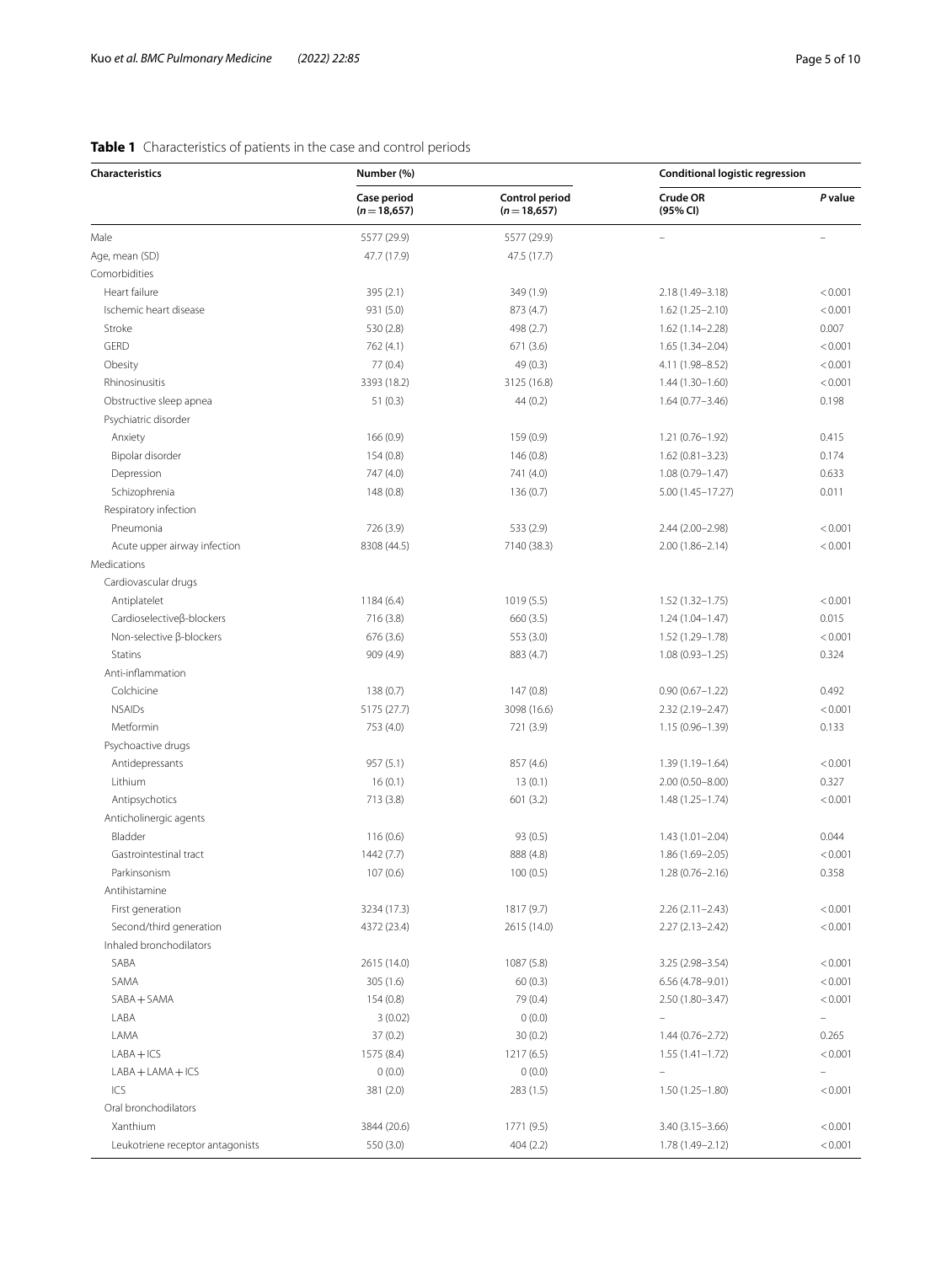#### **Table 1** (continued)

GERD: gastroesophageal refux disease; ICS: inhaled corticosteroid, LABA: long-acting β-agonist; LAMA: long-acting muscarinic antagonist; NSAID: non-steroidal antiinfammatory drug; OR: odds ratio; SABA: short-acting β-agonist; SAMA: short-acting muscarinic antagonist

<span id="page-5-0"></span>

| <b>Characteristics</b>      | No. (%)                     |                                       | <b>Conditional logistic regression</b> |         |                                      |         | P for trend |  |
|-----------------------------|-----------------------------|---------------------------------------|----------------------------------------|---------|--------------------------------------|---------|-------------|--|
|                             | Case period<br>$(n=18,657)$ | <b>Control period</b><br>$(n=18,657)$ | Crude OR<br>(95% CI)                   | P value | Adjusted OR <sup>a</sup><br>(95% CI) | P value |             |  |
| No use of anti-psychotics   | 17,944 (96.18)              | 18,056 (96.78)                        | Ref                                    |         | Ref                                  |         |             |  |
| Any use of anti-psychotics  | 713 (3.82)                  | 601 (3.22)                            | $1.48(1.25 - 1.74)$                    | < 0.001 | $1.27(1.05 - 1.53)$                  | 0.015   |             |  |
| Antipsychotics classb       |                             |                                       |                                        |         |                                      |         |             |  |
| Typical only                | 269 (1.44)                  | 193 (1.03)                            | $1.63(1.31 - 2.04)$                    | < 0.001 | $1.42(1.10 - 1.82)$                  | 0.006   |             |  |
| Atypical only               | 411 (2.20)                  | 390 (2.09)                            | $1.25(0.98 - 1.59)$                    | 0.072   | $1.05(0.80 - 1.38)$                  | 0.704   |             |  |
| Both                        | 33 (0.18)                   | 18(0.10)                              | $3.03(1.40 - 6.57)$                    | 0.005   | $2.34(1.02 - 5.35)$                  | 0.045   |             |  |
| Dose                        |                             |                                       |                                        |         |                                      |         |             |  |
| Low $(\leq 0.25$ DDD)       | 604 (3.24)                  | 504 (2.70)                            | $1.47(1.24 - 1.74)$                    | < 0.001 | $1.25(1.03 - 1.50)$                  | 0.023   | 0.038       |  |
| Medium to high (> 0.25 DDD) | 109 (3.24)                  | 97 (0.52)                             | $1.57(1.11 - 2.21)$                    | 0.011   | $1.47(1.00 - 2.15)$                  | 0.049   |             |  |
| Dose (for typical only)     |                             |                                       |                                        |         |                                      |         |             |  |
| Low $(< 0.25$ DDD)          | 255 (1.37)                  | 184 (0.99)                            | $1.61(1.28 - 2.02)$                    | < 0.001 | $1.37(1.06 - 1.75)$                  | 0.015   | 0.006       |  |
| Medium to high (> 0.25 DDD) | 14(0.08)                    | 9(0.05)                               | $2.85(0.96 - 8.50)$                    | 0.060   | 4.58 (1.36-15.40)                    | 0.014   |             |  |
| Dose (for atypical only)    |                             |                                       |                                        |         |                                      |         |             |  |
| Low $(0.25 DDD)$            | 326 (1.75)                  | 311 (1.67)                            | $1.27(0.99 - 1.63)$                    | 0.066   | $1.06(0.80 - 1.41)$                  | 0.682   | 0.767       |  |
| Medium to high (> 0.25 DDD) | 85 (0.46)                   | 79 (0.42)                             | $1.36(0.91 - 2.03)$                    | 0.134   | $1.18(0.76 - 1.83)$                  | 0.468   |             |  |

DDD: defned daily dose; OR: odds ratio

a<br>Adjusted for heart failure, ischemic heart disease, stroke, gastroesophageal reflux disease, obesity disorder, rhinosinusitis, schizophrenia, depression, bipolar disorder, pneumonia, acute upper airway infection, antiplatelet agents, cardioselective β-blocker, non-selective β-blocker, NSAID, anti-psychotics, anti-depressants, bladder anticholinergic agents, gastrointestinal tract anticholinergic agents, frst generation anti-histamine, second/third generation anti-histamine, short-acting beta-agonist, short-acting muscarinic antagonist, short-acting beta-agonist plus short-acting muscarinic antagonist, long-acting beta-agonist plus long-acting beta-agonist, longacting beta-agonist, xanthine inhibitor, leukotriene receptor antagonist

<sup>b</sup> See Additional file [1:](#page-8-16) Table S1

### **Discussion**

Although previous studies have shown that the use of antipsychotics at the time of hospital admission increases the risk of asthma-related death and hospital readmission  $[13]$ , the association between the use of antipsychotics and severe asthma exacerbation has not been investigated in a nationwide asthma population. The effects of atypical antipsychotics on severe asthma exacerbation have not yet been examined. In this case-crossover study, we analyzed 18,657 newly diagnosed asthma patients with severe exacerbation leading to ED visits or hospitalization. Using multivariable conditional logistic regression, we found that the use of antipsychotics was associated with an increased risk of severe asthma exacerbation (adjusted OR: 1.27). This result was not confounded by respiratory infection, schizophrenia, use of NSAIDs or non-selective β-blockers, or diferent types of inhaled bronchodilator prescriptions. In the subgroup analysis, the use of typical antipsychotics signifcantly increased the risk of severe asthma exacerbation by 40%. Furthermore, antipsychotics, particularly typical antipsychotics, have a dose-dependent efect on severe exacerbation of asthma. Analysis of the use of atypical antipsychotics did not show an increased risk of severe asthma exacerbation. Thus, we tentatively conclude that the use of typical antipsychotics is associated with a dose-dependent increased risk of severe asthma exacerbation.

We found that the use of typical antipsychotics led to a higher risk of severe asthma exacerbation (adjusted OR: 1.40), whereas the use of atypical antipsychotics did not. This finding is consistent with the different adverse events observed among typical and atypical antipsychotic users. The use of typical antipsychotics is more likely to cause extrapyramidal symptoms, and the use of atypical antipsychotics is often associated with weight gain and metabolic disturbance [[25](#page-9-5)]. A possible explanation for the discordance of side efects between these two groups of drugs is that typical antipsychotics have a higher afnity to the dopaminergic receptor and lower affinity to the serotonin receptor compared to those for atypical agents  $[10]$  $[10]$ . The higher antipsychotic affinity to specific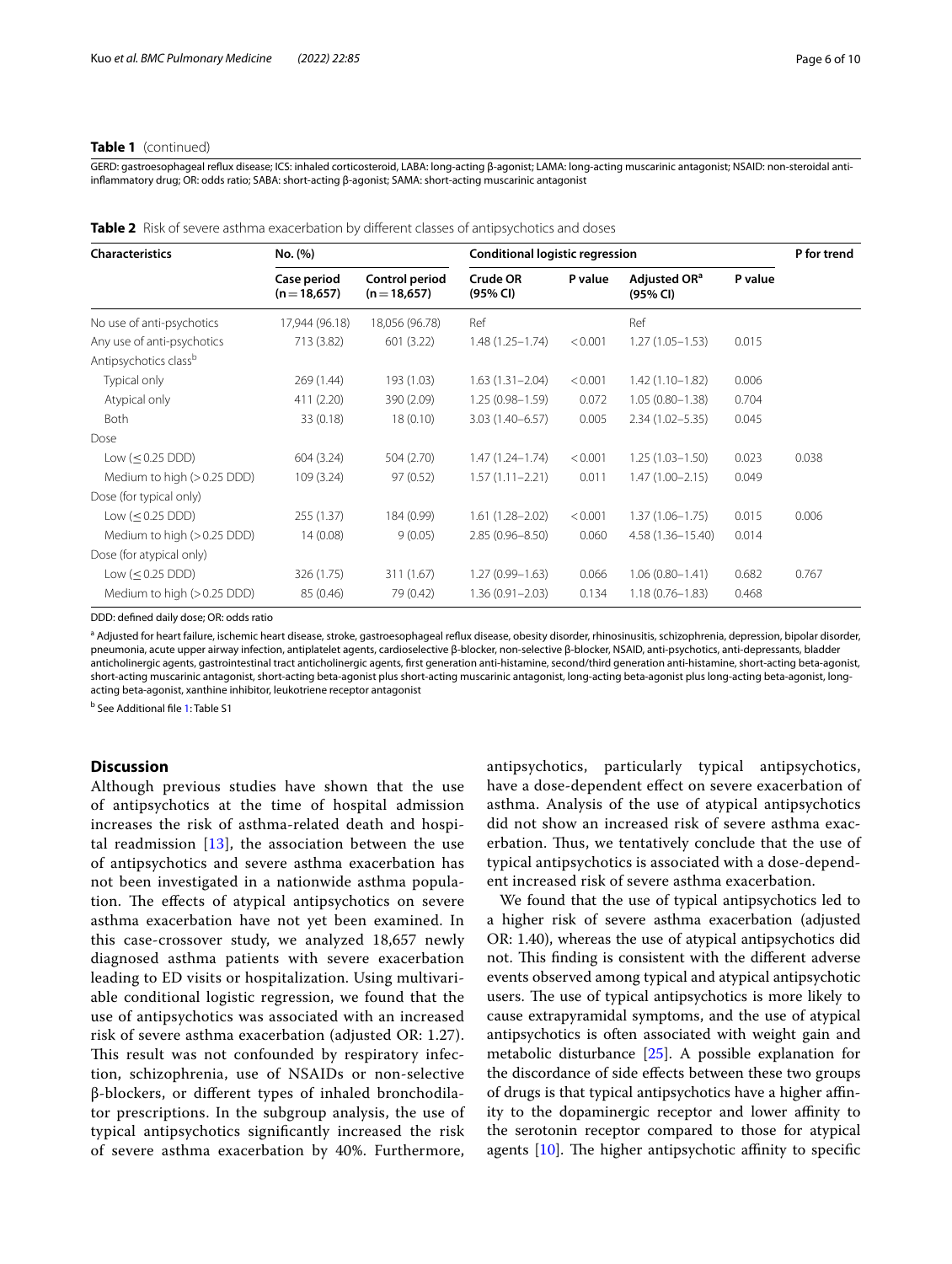| <b>Characteristics</b>      | No. (%)        |                | <b>Conditional logistic regression</b> |         |                                      |         | P for trend |
|-----------------------------|----------------|----------------|----------------------------------------|---------|--------------------------------------|---------|-------------|
|                             | Case period    | Control period | Crude OR<br>(95% CI)                   | P value | Adjusted OR <sup>a</sup><br>(95% CI) | P value |             |
| No use of antipsychotics    | 17,900 (96.73) | 18,008 (97.31) | Ref                                    |         | Ref                                  |         |             |
| Any use of antipsychotics   | 606(3.3)       | 498 (2.7)      | $1.49(1.26 - 1.77)$                    | < 0.001 | $1.28(1.06 - 1.57)$                  | 0.011   |             |
| Antipsychotics classb       |                |                |                                        |         |                                      |         |             |
| Typical only                | 260 (1.40)     | 186 (1.01)     | $1.62(1.29 - 2.03)$                    | < 0.001 | $1.37(1.07 - 1.76)$                  | 0.012   |             |
| Atypical only               | 326 (1.76)     | 298 (1.61)     | $1.32(1.01 - 1.71)$                    | 0.039   | $1.15(0.86 - 1.54)$                  | 0.344   |             |
| Both                        | 20(0.11)       | 14(0.08)       | $1.87(0.81 - 4.30)$                    | 0.142   | $1.60(0.66 - 3.92)$                  | 0.300   |             |
| Dose                        |                |                |                                        |         |                                      |         |             |
| Low $(\leq 0.25$ DDD)       | 535 (2.89)     | 441 (2.38)     | $1.48(1.25 - 1.76)$                    | < 0.001 | $1.27(1.05 - 1.54)$                  | 0.016   | 0.005       |
| Medium to high (> 0.25 DDD) | 71 (0.38)      | 57 (0.31)      | $1.81(1.17 - 2.78)$                    | 0.007   | $1.65(1.03 - 2.62)$                  | 0.036   |             |
| Dose (typical only)         |                |                |                                        |         |                                      |         |             |
| Low $(\leq 0.25$ DDD)       | 249 (1.35)     | 181 (0.98)     | $1.60(1.27 - 2.01)$                    | < 0.001 | $1.37(1.06 - 1.76)$                  | 0.015   | 0.004       |
| Medium to high (> 0.25 DDD) | 11(0.06)       | 5(0.03)        | $4.30(1.15 - 16.15)$                   | 0.031   | $5.74(1.33 - 24.67)$                 | 0.019   |             |
| Dose (atypical only)        |                |                |                                        |         |                                      |         |             |
| Low $(< 0.25$ DDD)          | 271 (1.46)     | 252 (1.36)     | $1.30(0.99 - 1.70)$                    | 0.057   | $1.12(0.83 - 1.52)$                  | 0.451   | 0.282       |
| Medium to high (> 0.25 DDD) | 55 (0.30)      | 46 (0.25)      | $1.51(0.92 - 2.47)$                    | 0.107   | $1.33(0.78 - 2.27)$                  | 0.301   |             |

<span id="page-6-0"></span>**Table 3** Risk of severe asthma exacerbation by diferent classes of antipsychotics and doses after excluding schizophrenia patients

DDD: defned daily dose, OR: odds ratio

<sup>a</sup> Adjusted for heart failure, ischemic heart disease, stroke, gastroesophageal reflux disease, obesity disorder, rhinosinusitis, schizophrenia, depression, bipolar disorder, pneumonia, acute upper airway infection, antiplatelet agents, cardioselective β-blocker, non-selective β-blocker, NSAID, anti-psychotics, anti-depressants, bladder anticholinergic agents, gastrointestinal tract anticholinergic agents, frst generation anti-histamine, second/third generation anti-histamine, short-acting beta-agonist, short-acting muscarinic antagonist, short-acting beta-agonist plus short-acting muscarinic antagonist, long-acting beta-agonist plus long-acting beta-agonist, longacting beta-agonist, xanthine inhibitor, leukotriene receptor antagonist

<sup>b</sup> See Additional file [1:](#page-8-16) Table S1

#### <span id="page-6-1"></span>**Table 4** Risk of severe asthma exacerbation of antipsychotics with high blocking affinity of receptor

| <b>Characteristics</b>                           | Number (%)  |                | Conditional logistic regression | P value |                                      |       |  |
|--------------------------------------------------|-------------|----------------|---------------------------------|---------|--------------------------------------|-------|--|
|                                                  | Case period | Control period | Crude OR<br>(95% CI)            | P value | Adjusted OR <sup>a</sup><br>(95% CI) |       |  |
| No antipsychotics use                            | 17.927      | 18.037         | Ref                             |         | Ref                                  |       |  |
| Antipsychotics with high blocking<br>affinityb,c |             |                |                                 |         |                                      |       |  |
| $\beta$ 2 adrenergic receptor                    | 302(1.7)    | 276(1.5)       | 1.37 (0.98-1.92)                | 0.064   | $1.25(0.87 - 1.81)$                  | 0.227 |  |
| M2 muscarinic receptor                           | 442 (2.4)   | 356 (1.9)      | 1.60 (1.29-1.99)                | < 0.001 | $1.39(1.10 - 1.76)$                  | 0.007 |  |
| D1 dopaminergic receptor                         | 391(2.1)    | 357 (1.9)      | $1.34(1.04 - 1.73)$             | 0.025   | $1.17(0.88 - 1.55)$                  | 0.283 |  |
| D <sub>2</sub> dopaminergic receptor             | 535 (2.9)   | 440(2.4)       | $1.52(1.26 - 1.84)$             | < 0.001 | $1.33(1.08 - 1.63)$                  | 0.008 |  |

<sup>a</sup> Adjusted for heart failure, ischemic heart disease, stroke, gastroesophageal reflux disease, obesity disorder, rhinosinusitis, schizophrenia, pneumonia, acute upper airway infection, antiplatelet agents, cardioselective β-blocker, non-selective β-blocker, NSAID, anti-psychotics, anti-depressants, bladder anticholinergic agents, gastrointestinal tract anticholinergic agents, frst generation anti-histamine, second/third generation anti-histamine, short-acting beta-agonist, short-acting muscarinic antagonist, short-acting beta-agonist plus short-acting muscarinic antagonist, long-acting beta-agonist plus long-acting beta-agonist, long-acting betaagonist, xanthine inhibitor, leukotriene receptor antagonist

<sup>b</sup> High blocking affinity is defined as Ki value < 100 (see Additional file [1:](#page-8-16) Table S4)

<sup>c</sup> Antipsychotics without Ki (inhibitory constant) value were excluded from analysis

receptors is associated with a higher risk of diferent side efects [[26](#page-9-6)].

We found that the simultaneous use of typical and atypical antipsychotics increases the risk of severe asthma exacerbation compared to the use of monotherapy. The combination of two antipsychotics is a widely used strategy for treatment-resistant schizophrenia [\[27](#page-9-7)], and a combination of typical and atypical antipsychotics is the most common management in real-world practice [[28\]](#page-9-8). Compared with monotherapy, several studies have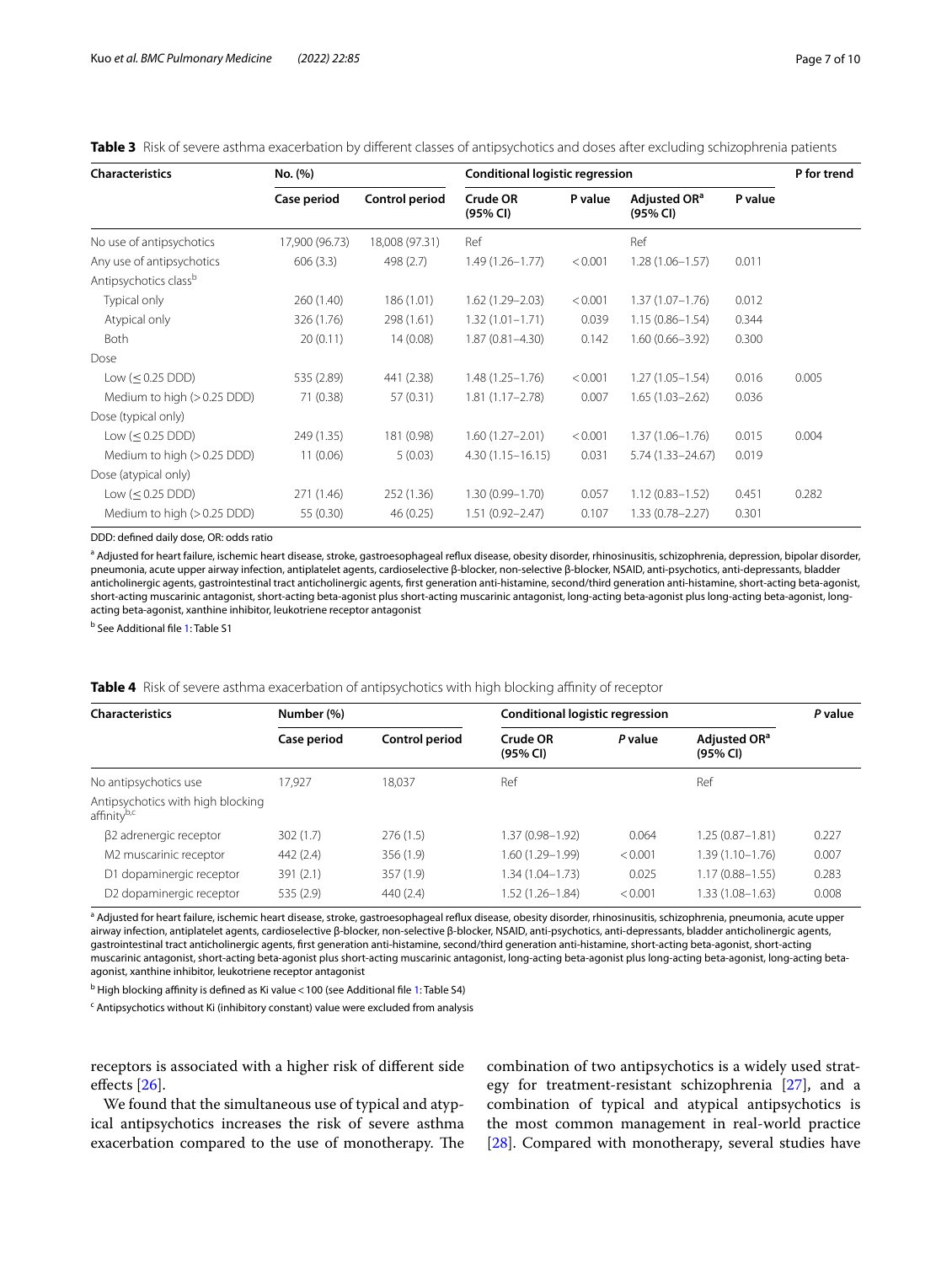reported that combination therapy is associated with increased adverse events and mortality rates [[29](#page-9-9)[–32](#page-9-10)]. However, a recent meta-analysis did not show a diferent risk of serious adverse events between combination antipsychotics and monotherapy [[33\]](#page-9-11). Further research is needed to investigate the risk of combination of atypical and atypical antipsychotics.

Antipsychotics block β2 adrenergic, M2 muscarinic, D1, and D2 dopaminergic receptors, which are found in human airway smooth muscle with the function of bronchial relaxation. Blocking these bronchodilation receptors increases airway smooth muscle tone and induces muscle spasms  $[21-24]$  $[21-24]$  $[21-24]$ , causing severe asthma exacerbation. The results stratified by different receptor functions of antipsychotics in our study showed that there was a higher risk of severe asthma exacerbation for antipsychotics that function on the M2 muscarinic and D2 dopaminergic receptors. A plausible explanation is that most antipsychotics have higher affinities for the M2 muscarinic and D2 dopaminergic receptors than the  $β2$ adrenergic receptor (Additional fle [1:](#page-8-16) Table S4). Blocking the D2 dopaminergic receptor could also induce dystonia of the airway [\[34](#page-9-12)], causing acute exacerbation of airway disease.

Overgeneralization of our study results to patients with psychiatric disorder should be avoided. Poor controlling of psychiatric disorder increases the risk of asthma exacerbation. Patients with schizophrenia generally have low adherence to asthma treatment and adopt risky health behaviors, such as smoking  $[35]$  $[35]$ . The psychiatric disorder might afect patients' perception and description of symptoms and coping skills, leading to poor asthma control. [[19](#page-9-1)] In addition, depression may also be a trigger or consequence for patients with severe asthma [[36\]](#page-9-14). In our multivariable analysis, we found that the adjusted ORs of schizophrenia is higher than antipsychotics (for antipsychotics, aOR:1.27, P-value:0.013; for schizophrenia, aOR: 5.46, P-value:0.011) (Additional fle [1:](#page-8-16) Table S5), and use antipsychotics do not increase the risk of asthma severe exacerbation for patient with schizophrenia, bipolar or depression (Additional fle [1:](#page-8-16) Table S6, Additional fle [1](#page-8-16): Table S7 and Additional fle [1:](#page-8-16) Table S8). Based on the results above, use of antipsychotics might not increase risk of severe asthma exacerbation for patients with psychiatric disorder. Further studies for these patients are needed.

Our study had several limitations. First, the claims data did not include important information such as disease severity and pulmonary function data, and we did not consider diferent phenotypes of asthma. Nevertheless, we adjusted for the use of diferent inhaled bronchodilators or their combinations, which could be regarded as a surrogate for asthma severity. Consequently, the results were not signifcantly biased. Second, the diagnoses of asthma and its acute exacerbation should be based on medical history and physical examination instead of ICD codes only. Nevertheless, the accuracy of diagnostic records for asthma in the NHIRD has been validated [\[16](#page-8-15)]. We further defned newly diagnosed asthma patients as those who had more than one inpatient or two outpatient visits and excluded participants with the same diagnosis within the previous 2 years. Severe asthma exacerbation was defned as an acute exacerbation leading to ED visits or hospitalization in combination with the use of shortacting bronchodilators and systemic steroids. These strict definitions strengthen the validity of our results. Third, adherence to antipsychotics and other medications could not be confrmed using claims data. Nevertheless, our study used a case-crossover design, in which drug compliance during the case and control periods was assumed to be the same. We thought this factor did not signifcantly afect the results. Fourth, we did not include smoking status in the regression model because the NHIRD lacks information on smoking status. However, in our case-crossover study design, the time interval between the control period and the case period was 60 days, and the smoking status of each enrolled participant may not change in a short period. Approximately 70% of the enrolled patients in our study cohort were women. The smoking prevalence of women over 18 years of age in Taiwan was 3.9–5.5% during the study period [[37](#page-9-15)]. In our study, the impact of smoking on severe asthma exacerbation might be small. Fifth, we cannot completely exclude the confounding by indication or other potential confounders by the sensitivity analyses. It should be cautious to overgeneralize our fndings and further investigation for the efect of typical antipsychotics on severe asthma exacerbation is needed.

#### **Conclusions**

In this nationwide population-based cohort study, patients with asthma showed a dose-dependent increase in the risk of severe asthma exacerbations when receiving typical antipsychotics. For patients with psychiatric disorders, antipsychotics might not increase the risk of severe asthma exacerbation. Further research for the efect of typical antipsychotics on severe asthma exacerbation is warranted.

#### **Abbreviations**

CI: Confdence interval; CM: Clinical manifestation; DDD: Defned daily dose; ED: Emergency department; ICD-9: International Classifcation of Diseases, Ninth Revision; NHIRD: National health insurance reimbursement database; OR: Odds ratio; SNRI: Serotonin–norepinephrine reuptake inhibitor; SSRI: Selec‑ tive serotonin reuptake inhibitors; TCA: Tricyclic antidepressants.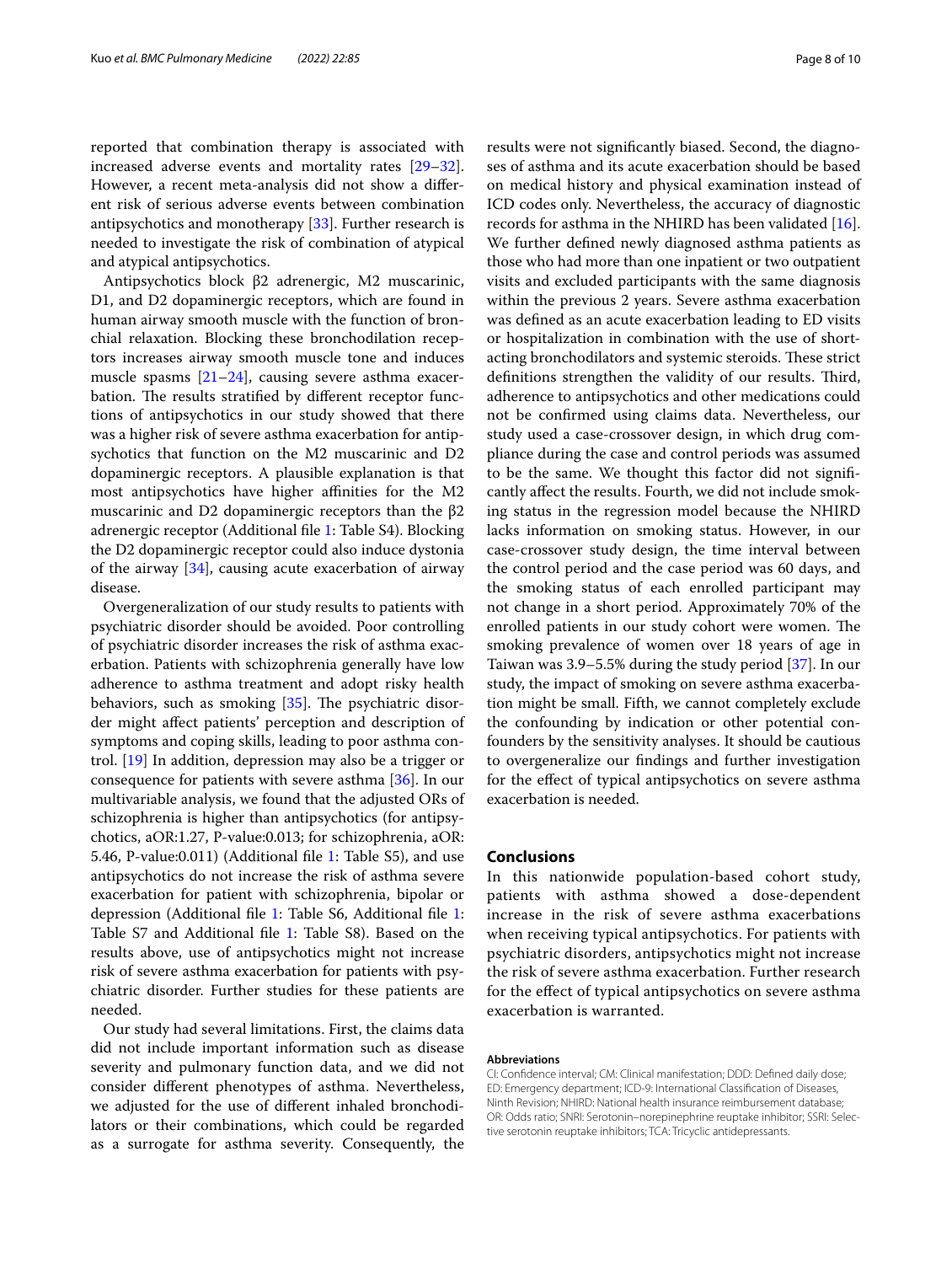## **Supplementary Information**

The online version contains supplementary material available at [https://doi.](https://doi.org/10.1186/s12890-022-01883-6) [org/10.1186/s12890-022-01883-6](https://doi.org/10.1186/s12890-022-01883-6).

<span id="page-8-16"></span>**Additional fle 1. Table S1**. Elimination half-life of each antipsy‑ chotic. **Table S2**. Ninth and 10th revision international classifcation of diseases codes of comorbidity. **Table S3**. List of comedications in the presented study. **Table S4**. Receptor-binding profle of antipsychotics with bronchial relaxation efect. **Table S5**. The adjusted odds ratio of all covariates in multivariable conditional logistic regression. **Table S6**. Risk of severe asthma exacerbation by different classes of antipsychotics and doses in patients with schizophrenia. **Table S7**. Risk of severe asthma exacerbation by diferent classes of antipsychotics and doses in patients with depression. **Table S8**. Risk of severe asthma exacerbation by diferent classes of antipsychotics and doses in patients with bipolar disorder. **Table S9**. Risk of severe asthma exacerbation by diferent classes of antipsychotics and doses after excluding patients had psychiatric disorder related admission or ED visiting. **Table S10**. Risk of severe asthma exacerbation by diferent classes of antidepressants and doses.

#### **Acknowledgements**

We are grateful to Mrs. Chih-Hui Hsu from the Biostatistics Consulting Center, Clinical Medicine Research Center, National Cheng Kung University Hospital, for providing statistical consulting services. We are also grateful to Health Data Science Center, National Cheng Kung University Hospital for providing administrative and technical support.

#### **Authors' contributions**

CWK and SHL conceptualized and designed the study. CWK, YFS and XML assisted with data collection. CWK, SCY and SHL were in charge of data analysis and interpretation. CWK and SCY drafted the manuscript. SHL, SCY and YFS revised the manuscript critically for important intellectual content. All of the authors approved the fnal version to be published. All authors read and approved the fnal manuscript.

#### **Funding**

This study was funded by grant from the National Cheng Kung University Hospital (NCKUH- 11006009 and NCKUH-11106011) and Ministry of Science and Technology (MOST 110-2314-B-006-100-MY2 and MOST 109-2314-B-006-054-MY3).

#### **Availability of data and materials**

The de-linked datasets used and/or analysed during the current study are available from the corresponding author on reasonable request. The data are not publicly available because the use of the National Health Insurance Research Database is limited to research purposes only.

#### **Declarations**

#### **Ethics approval and consent to participate**

The study was approved by the local ethics committee before commencement (The Institutional Review Board of National Cheng Kung University Hospital, IRB number:B-EX-109-026). Informed consent was waived by the Institutional Review Board of National Cheng Kung University Hospital because of the use of de-identifed information. We confrmed that all the study protocols involving human data were in accordance with the relevant institutional, national, and international regulations and guidelines and the Declaration of Helsinki.

#### **Consent for publication**

Not applicable.

#### **Competing interests**

All authors declare no competing interests.

#### **Author details**

<sup>1</sup> Institute of Clinical Medicine, College of Medicine, National Cheng Kung University, Tainan, Taiwan. <sup>2</sup> Department of Internal Medicine, National

Cheng Kung University, Tainan, Taiwan.<sup>5</sup> Biostatistics Consulting Center, National Cheng Kung University Hospital, College of Medicine, National Cheng Kung University, Tainan, Taiwan.

# Received: 4 August 2021 Accepted: 9 March 2022

#### **References**

- <span id="page-8-0"></span>Papi A, Brightling C, Pedersen SE, Reddel HK. Asthma. Lancet (London, England). 2018;391(10122):783–800.
- <span id="page-8-1"></span>2. Collaborators GCRD. Prevalence and attributable health burden of chronic respiratory diseases, 1990–2017: a systematic analysis for the Global Burden of Disease Study 2017. Lancet Respir Med. 2020;8(6):585–96.
- <span id="page-8-2"></span>3. Williams SA, Wagner S, Kannan H, Bolge SC. The association between asthma control and health care utilization, work productivity loss and health-related quality of life. J Occup Environ Med. 2009;51(7):780–5.
- <span id="page-8-3"></span>4. Ivanova JI, Bergman R, Birnbaum HG, Colice GL, Silverman RA, McLaurin K. Efect of asthma exacerbations on health care costs among asthmatic patients with moderate and severe persistent asthma. J Allergy Clin Immunol. 2012;129(5):1229–35.
- <span id="page-8-4"></span>5. Miller MK, Lee JH, Miller DP, Wenzel SE. Recent asthma exacerbations: a key predictor of future exacerbations. Respir Med. 2007;101(3):481–9.
- <span id="page-8-5"></span>6. Chien IC, Hsu JH, Bih SH, Lin CH, Chou YJ, Lee CH, Chou P. Prevalence, correlates, and disease patterns of antipsychotic use in Taiwan. Psychiatry Clin Neurosci. 2008;62(6):677–84.
- <span id="page-8-6"></span>7. Mark TL. For what diagnoses are psychotropic medications being prescribed? A nationally representative survey of physicians. CNS Drugs. 2010;24(4):319–26.
- <span id="page-8-7"></span>8. O'Brien PL, Cummings N, Mark TL. Off-label prescribing of psychotropic medication, 2005–2013: an examination of potential infuences. Psychiatr Serv (Washington, DC). 2017;68(6):549–58.
- <span id="page-8-8"></span>9. Carton L, Cottencin O, Lapeyre-Mestre M, Geofroy PA, Favre J, Simon N, Bordet R, Rolland B. Off-label prescribing of antipsychotics in adults, children and elderly individuals: a systematic review of recent prescription trends. Curr Pharm Des. 2015;21(23):3280–97.
- <span id="page-8-9"></span>10. Miyamoto S, Miyake N, Jarskog LF, Fleischhacker WW, Lieberman JA. Pharmacological treatment of schizophrenia: a critical review of the pharmacology and clinical efects of current and future therapeutic agents. Mol Psychiatry. 2012;17(12):1206–27.
- <span id="page-8-10"></span>11. Siafs S, Tzachanis D, Samara M, Papazisis G. Antipsychotic drugs: from receptor-binding profiles to metabolic side effects. Curr Neuropharmacol. 2018;16(8):1210–23.
- <span id="page-8-11"></span>12. Morales DR, Lipworth BJ, Donnan PT, Jackson C, Guthrie B. Respiratory efect of beta-blockers in people with asthma and cardiovascular disease: population-based nested case control study. BMC Med. 2017;15(1):18.
- <span id="page-8-12"></span>13. Crane J, Pearce N, Burgess C, Woodman K, Robson B, Beasley R. Markers of risk of asthma death or readmission in the 12 months following a hospital admission for asthma. Int J Epidemiol. 1992;21(4):737–44.
- <span id="page-8-13"></span>14. Mossman D, Lehrer DS. Conventional and atypical antipsychotics and the evolving standard of care. Psychiatr Serv (Washington, DC). 2000;51(12):1528–35.
- <span id="page-8-14"></span>15. Wang JY, Yao TC, Tsai YT, Wu AC, Tsai HJ. Increased dose and duration of statin use is associated with decreased asthma-related emergency department visits and hospitalizations. J Allergy Clin Immunol Pract. 2018;6(5):1588-1595.e1581.
- <span id="page-8-15"></span>16. Su VY, Yang KY, Yang YH, Tsai YH, Perng DW, Su WJ, Chou KT, Su KC, Yen YF, Chen PC. Use of ICS/LABA combinations or LAMA is associated with a lower risk of acute exacerbation in patients with coexistent COPD and asthma. J Allergy Clin Immunol Pract. 2018;6(6):1927-1935.e1923.
- <span id="page-8-17"></span>17. Wang MT, Tsai CL, Lin CW, Yeh CB, Wang YH, Lin HL. Association between antipsychotic agents and risk of acute respiratory failure in patients with chronic obstructive pulmonary disease. JAMA Psychiat. 2017;74(3):252–60.